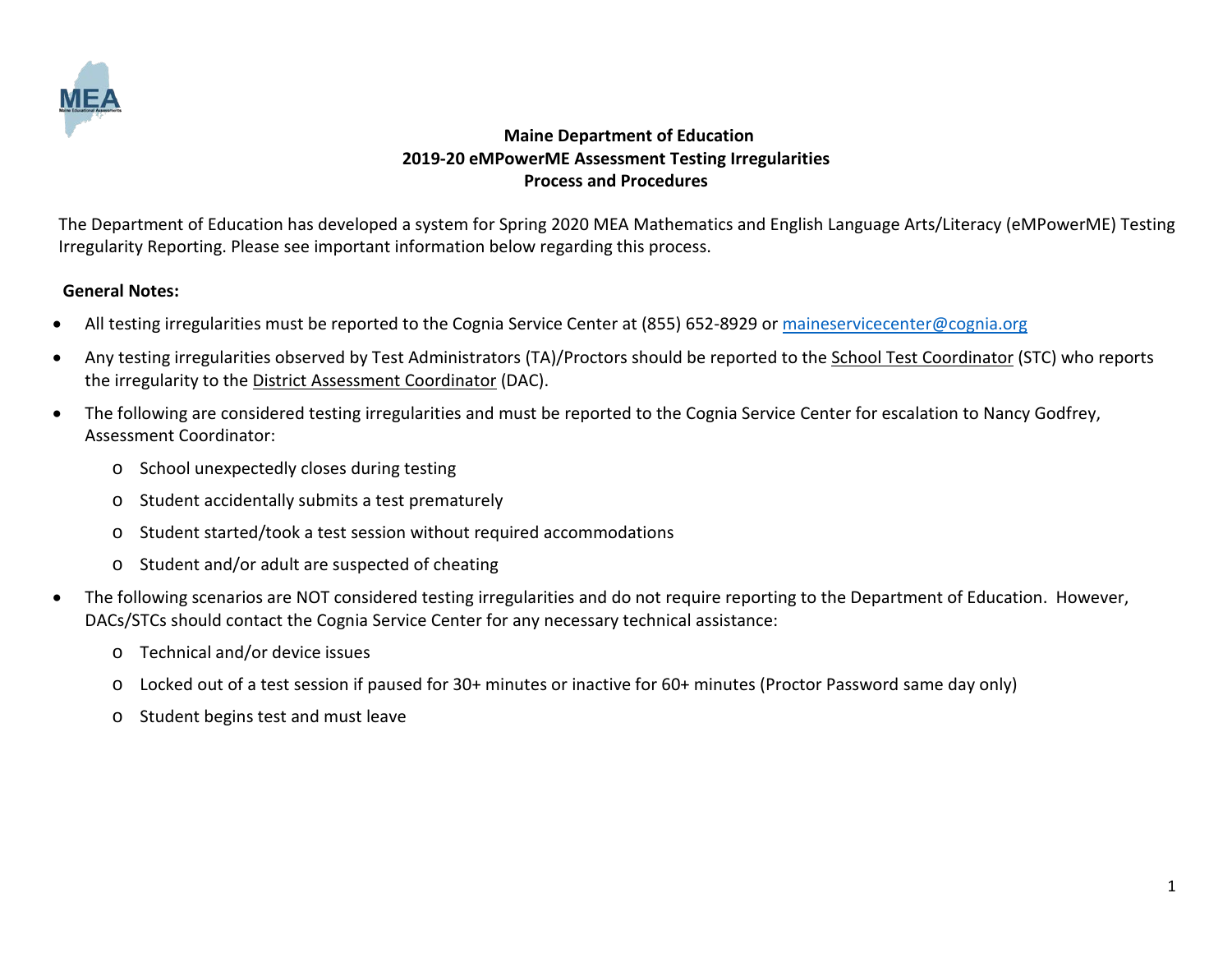

• When communicating with the Cognia Service Center regarding a testing irregularity/interruption, please provide the information in the table below. **Note: Do NOT email student Personally Identifiable Information (PII) (e.g. the student's name).** 

| District Name & ID              | District Name: |
|---------------------------------|----------------|
| (Click Here)                    | District ID #: |
| School Name & ID                | School Name:   |
| (Click Here)                    | School ID #:   |
| Student State ID Number         |                |
| <b>Test Session Name</b>        |                |
| Grade                           |                |
| Class Name (if applicable)      |                |
| Description of Incident/Request |                |
|                                 |                |
|                                 |                |
|                                 |                |
|                                 |                |
|                                 |                |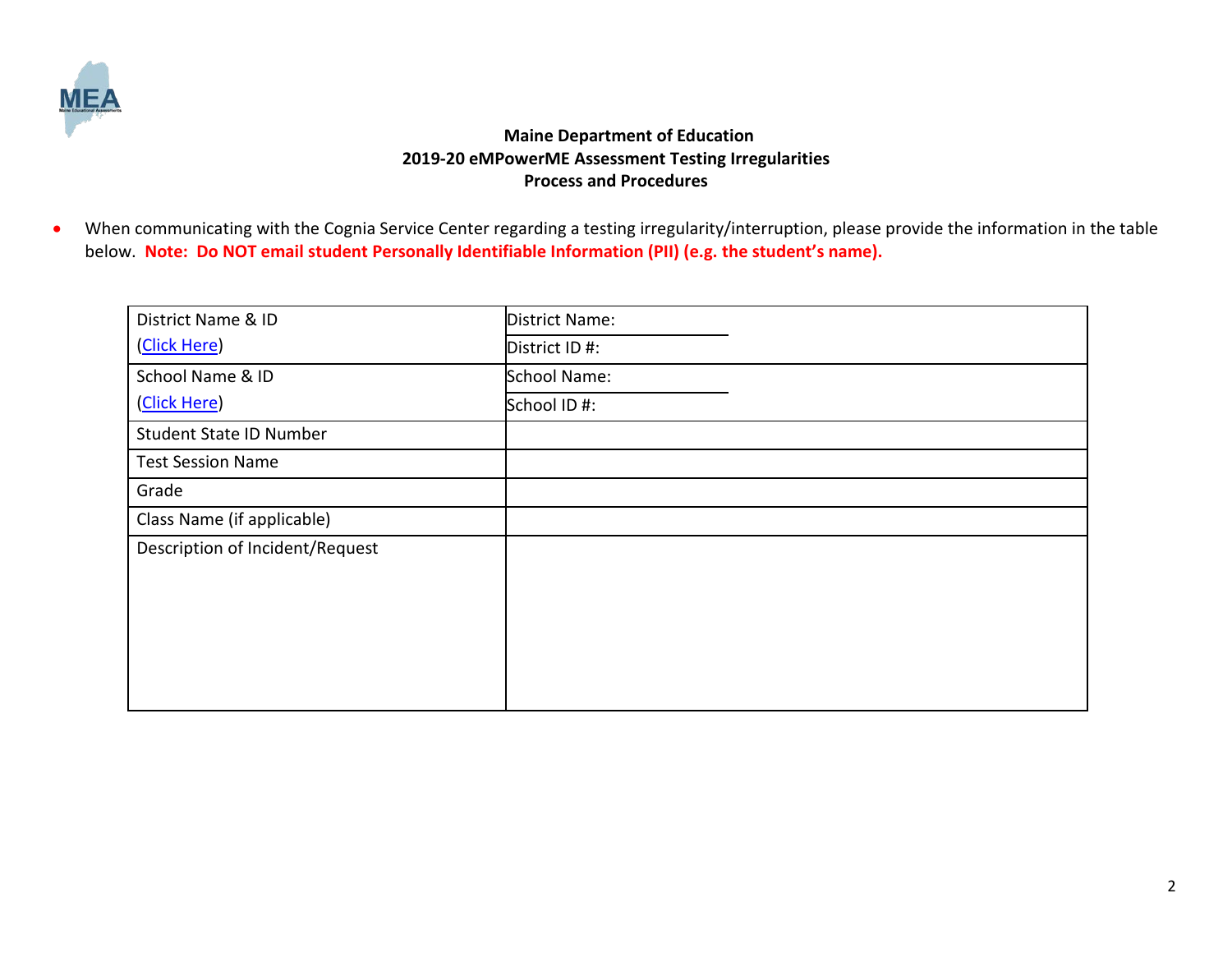

| The following scenarios are considered testing irregularities                                                |                                                                                                                                                                                                                                                                                                                            |                                                                                                                                                                                                                                                                                                                                                             |  |  |
|--------------------------------------------------------------------------------------------------------------|----------------------------------------------------------------------------------------------------------------------------------------------------------------------------------------------------------------------------------------------------------------------------------------------------------------------------|-------------------------------------------------------------------------------------------------------------------------------------------------------------------------------------------------------------------------------------------------------------------------------------------------------------------------------------------------------------|--|--|
| and must be reported to the Cognia Service Center for escalation to Maine DOE:                               |                                                                                                                                                                                                                                                                                                                            |                                                                                                                                                                                                                                                                                                                                                             |  |  |
| <b>ISSUE</b>                                                                                                 | <b>IMMEDIATE ACTION REQUIRED BY STC / DAC</b>                                                                                                                                                                                                                                                                              | <b>IMPORTANT NOTES</b>                                                                                                                                                                                                                                                                                                                                      |  |  |
| School unexpectedly<br>closes during testing                                                                 | Contact the Cognia Service Center as soon as possible<br>on the day of the early dismissal and provide the<br>information in the table above.                                                                                                                                                                              | In the case of a school closing for the rest of the day, the<br>Cognia Service Center is not authorized to reactivate a test.<br>Approval to reopen a test must be requested from the<br>Cognia Service Center, who will escalate to Maine DOE, as<br>appropriate.                                                                                          |  |  |
| Student accidentally<br>submits a test<br>prematurely                                                        | Assuming that the student has been continuously<br>supervised, the DAC or STC may contact the Cognia<br>Service Center. Please provide the information in the<br>table above.                                                                                                                                              | The Service Center is authorized to re-activate the test<br>session on the <b>same day</b> that the student began the testing<br>session. On a subsequent day, the Service Center is NOT<br>authorized to reactivate a test.                                                                                                                                |  |  |
| Student started / took a<br>test session without Text-<br>to-Speech (TTS)<br>embedded<br>Accommodation       | If the student started the test without a required<br>Text-to-Speech accommodation, the DAC or STC<br>should immediately contact the Cognia Service<br>Center and request assistance with correcting<br>accommodations and generating a new student test<br>ticket.                                                        | The DAC or STC must also provide the information in the<br>table above to the Cognia Service Center, who will report<br>the testing irregularity to the Maine DOE.                                                                                                                                                                                          |  |  |
| Student started / took a<br>test session without a<br>required Support or<br>Accommodation other<br>than TTS | If a student begins a test without any other required<br>Support or Accommodation (e.g., Scribe, Read Aloud,<br>Color Contrast, Separate Setting, Small Group, etc.)<br>and the error has been detected immediately, the<br>proctor may assign the accommodation, and the<br>student may log back in and continue testing. | The DAC or STC must also provide the information in the<br>table above to the Cognia Service Center, who will report<br>the testing irregularity to the Maine DOE.<br>In addition, the DAC / STC should include details regarding<br>how far along the student progressed in the test without<br>the required accommodation (e.g., last question answered). |  |  |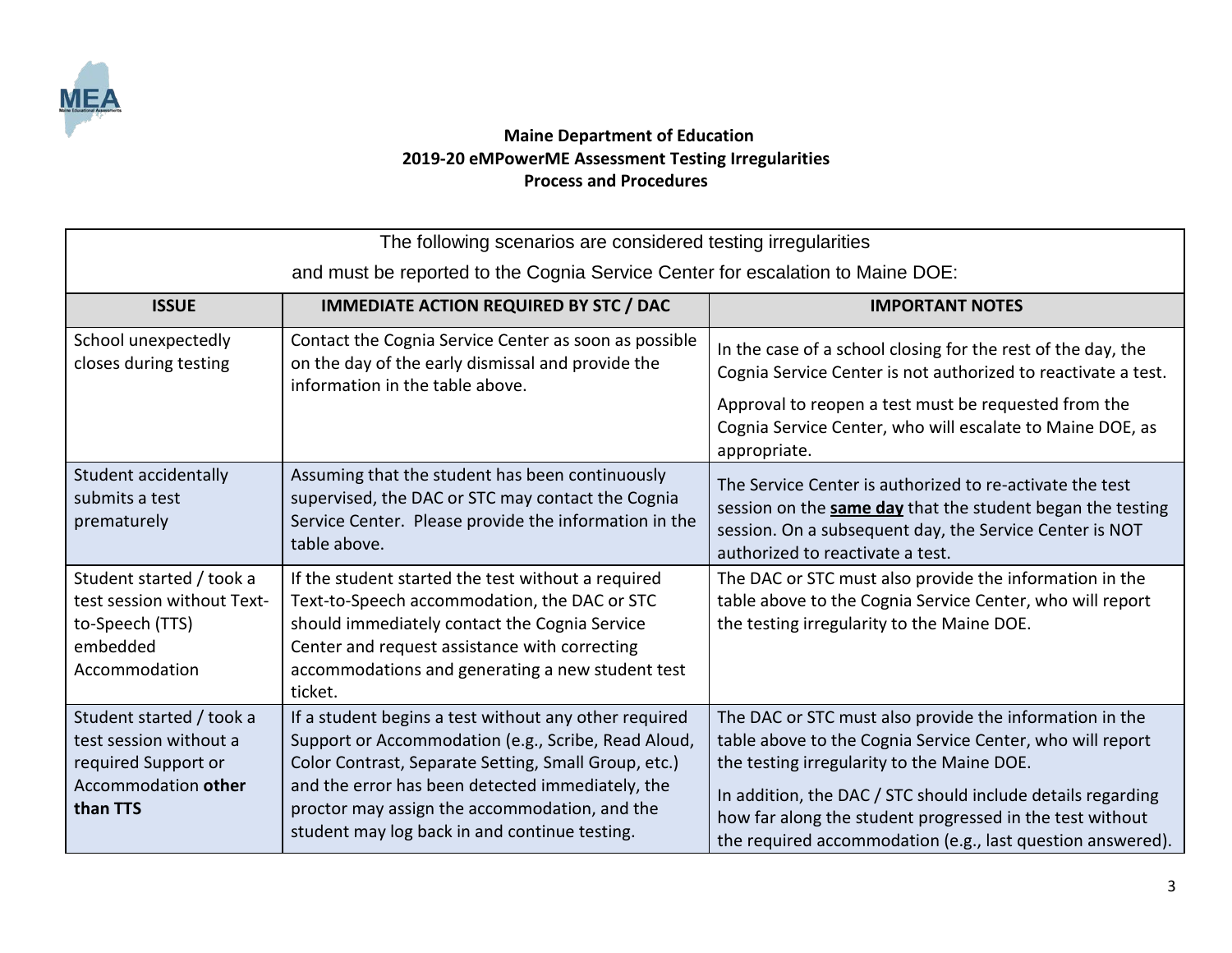

| Student and/or adult are<br>suspected of cheating | Any question about improper testing practice should<br>be reported to the Cognia Service Center by the<br>District Assessment Coordinator. Provide the<br>information in the table above. | The Maine DOE will work with the district according to the<br>state's protocol to investigate the situation and determine<br>any necessary actions. If the Maine DOE finds it necessary<br>to invalidate a test, the student will not have another<br>opportunity to complete the test session. The student will<br>count as a non-participant in the school's and the SAU's<br>participation rates. Student scores will not be included in<br>school results, and parents will not receive an individual<br>student report. |
|---------------------------------------------------|-------------------------------------------------------------------------------------------------------------------------------------------------------------------------------------------|------------------------------------------------------------------------------------------------------------------------------------------------------------------------------------------------------------------------------------------------------------------------------------------------------------------------------------------------------------------------------------------------------------------------------------------------------------------------------------------------------------------------------|
|                                                   |                                                                                                                                                                                           | Any discussions about test invalidation must involve Maine<br>DOE Assessment Coordinator, Nancy Godfrey.                                                                                                                                                                                                                                                                                                                                                                                                                     |

| The following scenarios are <b>NOT</b> considered testing irregularities. Please refer to the table below for additional guidance. |                                                                                                                                                                                                                                                                                                                                                   |                                                                                                                                                                                                                                                                                                                                 |  |  |
|------------------------------------------------------------------------------------------------------------------------------------|---------------------------------------------------------------------------------------------------------------------------------------------------------------------------------------------------------------------------------------------------------------------------------------------------------------------------------------------------|---------------------------------------------------------------------------------------------------------------------------------------------------------------------------------------------------------------------------------------------------------------------------------------------------------------------------------|--|--|
| <b>ISSUE</b>                                                                                                                       | <b>IMMEDIATE ACTION REQUIRED BY STC / DAC</b>                                                                                                                                                                                                                                                                                                     | <b>IMPORTANT NOTES</b>                                                                                                                                                                                                                                                                                                          |  |  |
| Technical/Device Issues<br>Troubleshooting                                                                                         | 1. First check whether internet connectivity has been<br>interrupted. If the light in the upper right corner of<br>the MEA eMPowerME Kiosk screen is gray, the<br>internet connection is lost. A green dot indicates<br>internet connectivity.<br>2. Once you have confirmed that the device is<br>connected to the internet, proceed as follows: | In the case of a Technical or Device Issue, the Test<br>Administrator is authorized to use the proctor password to<br>resume the student's testing session on the same school<br>day ONLY.<br>To avoid delays in same day test completion, contact the<br>Cognia Service Center as soon as a technical issue is<br>encountered. |  |  |
|                                                                                                                                    | a) DO NOT CLICK THE FINISH/TURN IN BUTTON.<br>b) Try pausing the test and logging back in.                                                                                                                                                                                                                                                        | If any issue is not resolved on the day that the student<br>begins testing, the student may not be able to complete the                                                                                                                                                                                                         |  |  |